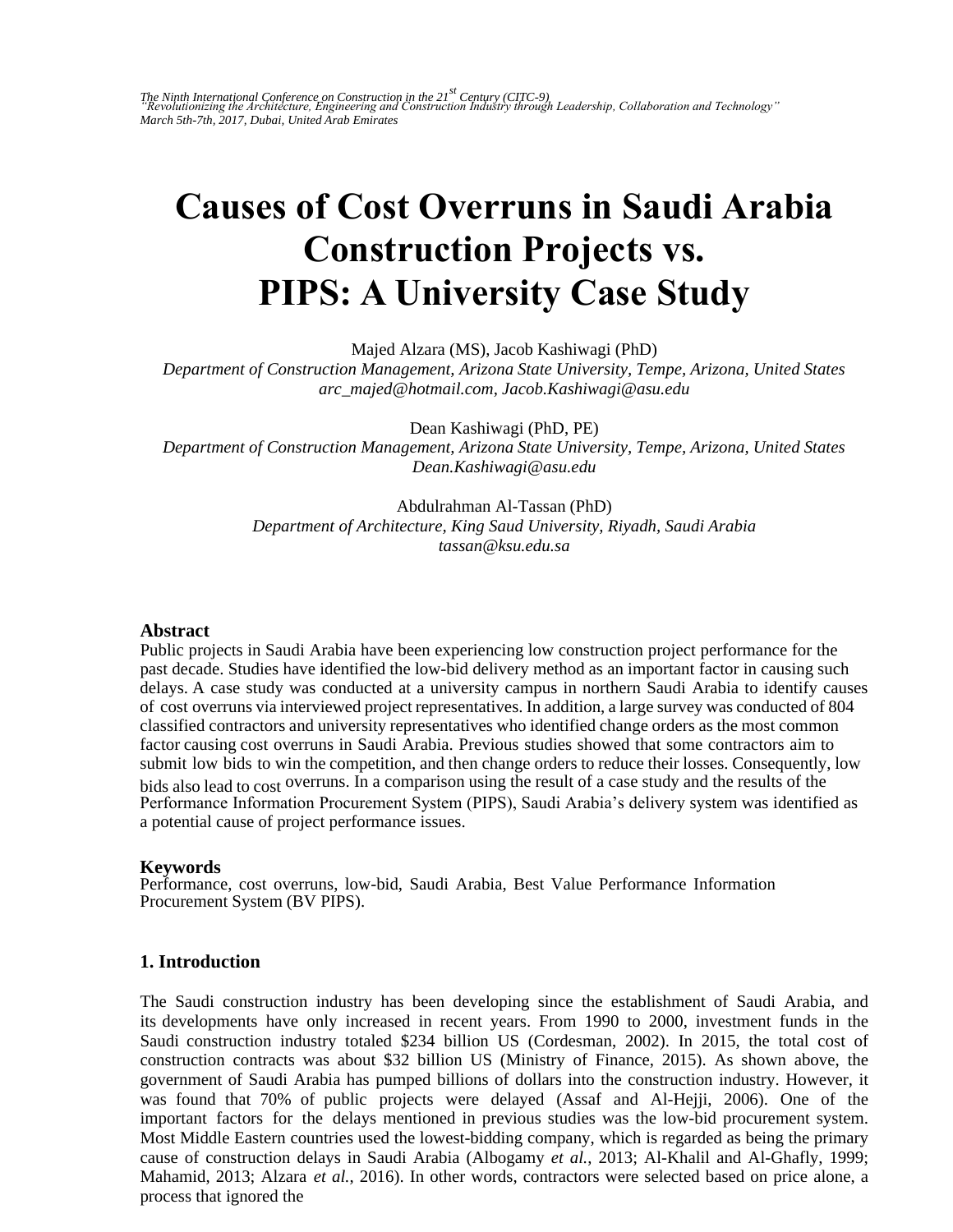contractors' past performance. In addition to construction project delays, there were also cost overrun problems. This study investigates causes of cost overruns in contractors using a low-bid method in a case study focusing on a new university campus located in northern Saudi Arabia. This university was established in 2005 and has been in the construction stage since 2006.

## **2. Problem**

The procurement delivery system in Saudi Arabia is based primarily on low bidding prices. When contractors are selected, the only focus is price. These low-bid projects are affected by substandard performance and delays, which often lead to increased costs. The government of Saudi Arabia has spent billions of US dollars on construction projects, and it selects contractors who give the lowest bid. However, these projects are often affected by cost overruns. This shows a contradiction in the way that contractors are selected because the system relies on cost criteria, but this leads to additional spending during the execution phase. The case study of a new university campus shows substandard performance during construction, which should have been completed in 2012. The delays ranged from 50 to 150% among different campus buildings (Alzara *et al.*, 2016). The procurement delivery system in Saudi Arabia should be reconsidered to increase project performance and save money.

## **Research Questions**

What are risk factors that cause cost overruns in construction projects in Saudi Arabia? How does the Performance Information Procurement System (PIPS) deliver quality projects on time and within budget?

## **Objective of the Study**

The objective of this study is to persuade stakeholders in Saudi Arabia that the low-bid procurement delivery system leads to substandard construction performance and cost overruns.

## **5. Methodology**

This study discovered a relationship between low-price bidders and cost overruns through a literature review. It identified the Performance Information Procurement System (PIPS) as solution, which has a high level of performance with no cost deviation. A project director and five engineers at the new university were interviewed, disclosed their method for selecting contractors and identified causes of cost overruns. Then, when the causes of cost overruns were found, 804 classified contractors and representatives of universities were surveyed regarding the causes of the cost overruns. Statistical analysis was conducted for the survey data. The results of the survey were compared with the performance results of the PIPS. The conclusion showed important causes of cost overruns in Saudi Arabia and how PIPS can minimize these causes.

## **6. Literature Review**

Construction projects in Saudi Arabia have long faced issues regarding low performance. Of public construction projects in Saudi Arabia, 70% have experienced delays (Al-Sultan, 1987; Assaf and Al-Hejji, 2006). Previous studies found that the major cause of delays in construction projects in Saudi Arabia is the use of a bid delivery system based on low prices (Albogamy *et al.*, 2013; Al-Khalil and Al-Ghafly, 1999; Assaf and Al-Hejji, 2006; Mahamid, 2013). The most significant factor is the selection of contractors according to the lowest bid in terms of construction (Moore, 1985). Project time and quality are seen as unimportant in comparison (Herbsman and Ellis, 1992). In addition, it was found that the selection of eligible contractors from other bidders, regardless of the lowest bid, could have a positive impact on project cost and performance (Iyer and Jha, 2005). However, a delivery system based on only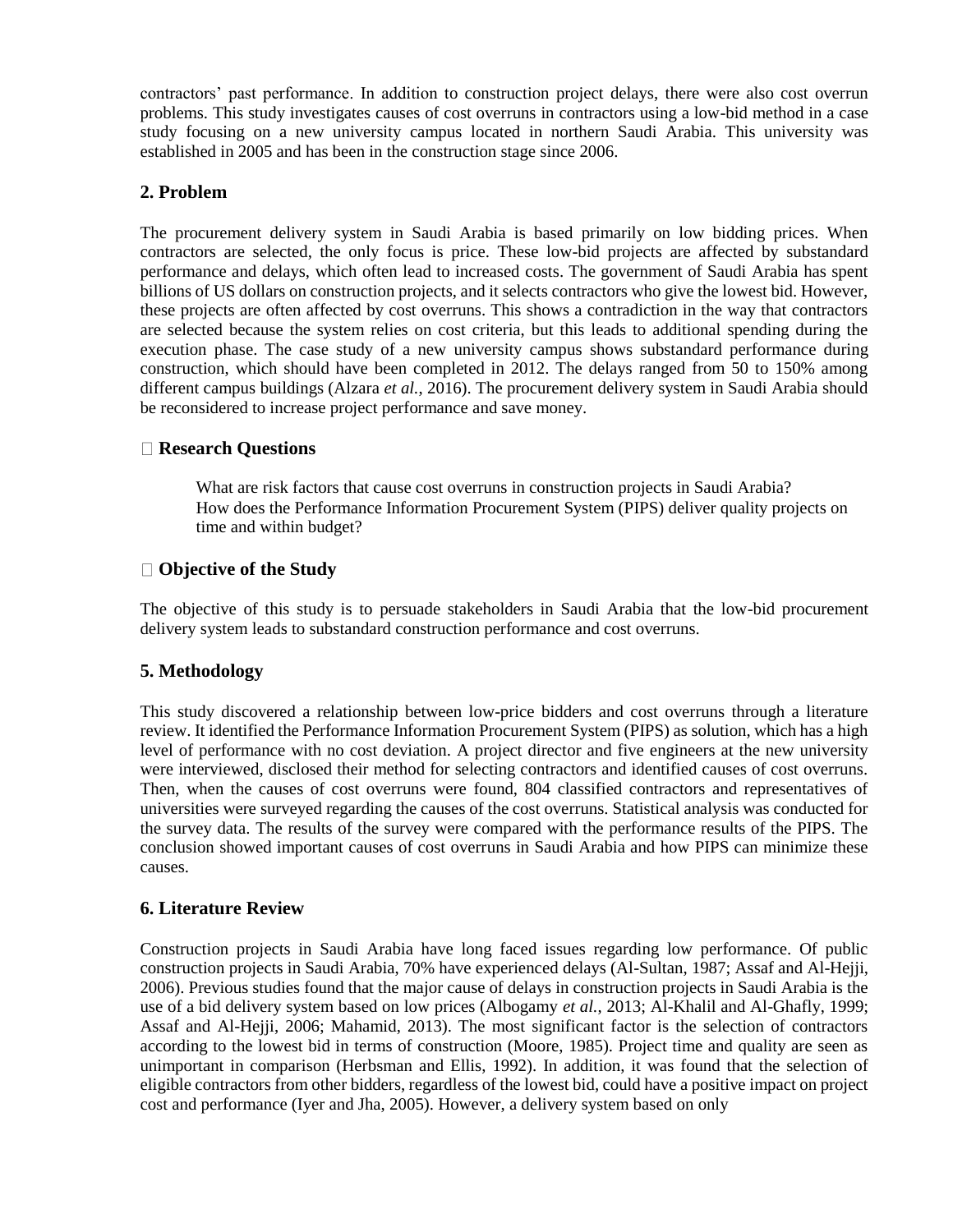price encouraged unqualified contractors to submit bids (Herbsman and Ellis, 1992). This could lead to cost overruns. Experts in the construction industry found that the method of contractor selection in Saudi Arabia often failed to meet owner expectations, which has been proven through the many problems reported, such as contractor failure, cost overruns, increasing changes, poor quality, and claims (Abu Nemeh, 2012). According to Al-Hazmi (1987), cost overruns, order modifications, substandard quality, and contractor insolvency are caused when contractors win the bid by submitting the lowest price (Al-Hazmi, 1987). In addition, it was found that bidders aim to win by providing the lowest cost when the bid is based on price (Cheng, 2008). Contractors who select bids based on the lowest price face profit risk and loss risk (Chao and Liou, 2007). In a low-bid procurement delivery system, bidders have used many techniques to win bidding competitions. For example It was discovered that bidding documents are inspected by some bidders to discover mistakes that will assist them in changing orders and claims if they have projects in the future (Doyle and DeStephanis, 1990). Therefore, the actual costs are not reflected in abnormally low bids due to the many changes in orders and claims that bidders will make later (Bedford, 2009). This is but one method that contractors use to offset their losses when they win contracts through low bids (Zack, 1993); however, this and other methods affect project quality. Another procurement system, best value procurement (BVP), can be used instead to improve project performance. BVP has proven performance in leading to quality construction projects. In this strategy, contractors are selected based on high past performance and lowest price. Then contractors move to the important clarification phase, in which all the details of a proposal are explained, including delivery information, through a specific technique (Kashiwagi and Kashiwagi, 2011). This clarification phase will be explained in the Best Value Case Studies section below. In addition, a previous study identified major delay risk factors for poor performance in Saudi Arabia and identified BV PIPS as a solution for overcoming delay risk factors (Alzara *et al.*, 2016).

#### **6.1 Best Value Case Studies**

In 1991, the Best Value Approach (BVA) was instituted by Dr. Dean Kashiwagi at Arizona State University (ASU). The BVA has proven that the utilization of experts can both increase project performance and minimize risks. Logic and common sense are considered to be the principles of BVA, through which decision making, management, and control can be minimized. The industry structure model shows that projects obtain high levels of performance when value based and experience substandard performance when piece based. Then the Best Value Procurement/Performance Information Procurement System (BVP/PIPS), developed by Dr. Kashiwagi's team at ASU, is the Performance Based

Studies Research Group (PBSRG). PIPS works by finding expert contractors and increasing project performance. Construction projects completed according to PIPS were completed on time, with a high level of quality, and completed on budget. PIPS was checked over 1,750 times in projects that amounted to \$6.3 billion, with \$4 billion of these projects in the construction sector. These projects had a 98% rate of success in six diverse countries and 31 states (Kashiwagi, 2014).

The PIPS process involves four phases: pre-qualification (optional), selection, clarification, and execution. In the clarification phase, vendors are educated regarding BVA and submit dominant metrics to prove vendor performance. The second phase, selection, has four filters to find an appropriate vendor for a project: project capability, interview, prioritize (identify best value), and dominance check for an appropriate vendor. The third phase is clarification, which is considered to be the most significant phase. A vendor should provide a plan for a project from the beginning to the end, including detailed technical specifications, a milestone schedule, the project scope, and a risk management plan. In the final execution phase, a vendor must deliver a Weekly Risk Report (WRR) and a Director's Report (DR) to an owner. WRR and DR are Excel documents that show a milestone schedule, a risk management plan, and performance measurements.

The PIPS process has proven successful when applied. Table 3 displays case studies that have applied PIPS, showing that 100% of those projects finished within their budgets. In these case studies, BVA and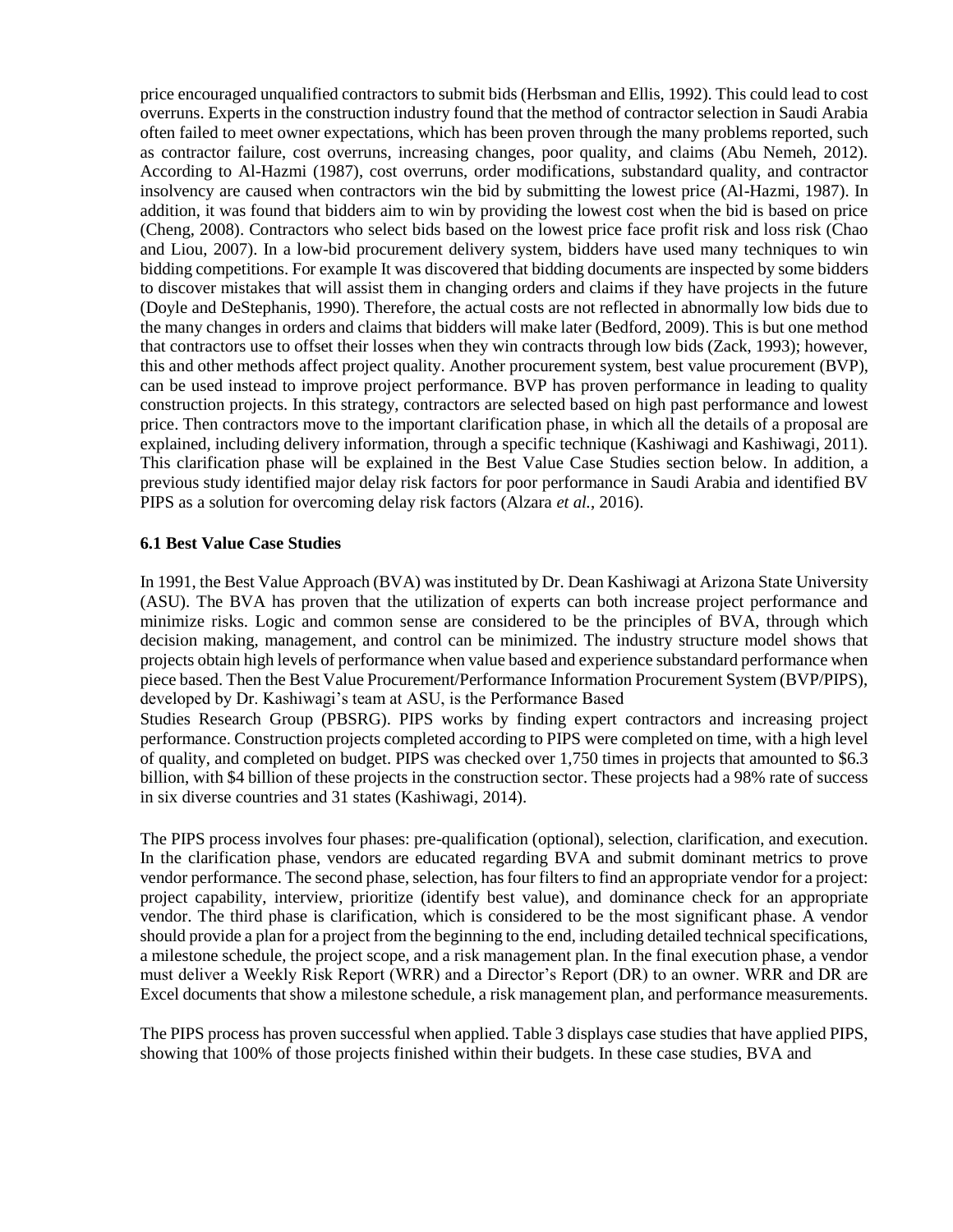PIPS used many phases and filters to find expert contractors with high levels of performance. Moreover, most of these projects also finished on time. There were no changes to orders, and these projects received a high percentage of overall satisfaction from the project owners. For these case studies, PIPS considered both cost and performance when selecting a contractor rather than price only (Kashiwagi, 2010, 2011).

| Case studies          | United           |              | The University |                |  |
|-----------------------|------------------|--------------|----------------|----------------|--|
| Criteria              | Utah<br>Airlines |              | of Hawaii      | Minnesota      |  |
| Duration of execution | 1996-1998        | 1999-2011    | 2000-2005      | 2005-present   |  |
| Number of projects    | 32               | 4            | 11             | 247            |  |
| Cost                  | \$13 million     | \$64,405,100 | \$1,658,192    | \$97.2 million |  |
| Overall satisfaction  | 100\%            | N/A          | 92%            | 95%            |  |
| On time               | 98%              | 100%         | 100\%          | 100%           |  |
| On budget             | 100\%            | 100%         | 100%           | 100%           |  |
| Change orders         | 0%               | 0%           | N/A            | 0%             |  |

### **Table 3: Examples of PIPS Case Studies**

(adapted from Kashiwagi, 2014)

# **7. A New University Case Study**

The new university campus selected for this case study is located in northern Saudi Arabia. Its campus comprises 21 colleges in addition to other facilities and serves approximately 26,000 students. The university campus required a number of construction stages to be completed. It was found that, of 22 construction projects, 17 were delayed. The new university campus should have been completed in 2012; however, only two buildings were operational as of 2015. In April 2015, data were collected from the new university to identify cost overruns when the criteria for selecting contractors were based on price alone. The delivery system at the university is based on the low-bid method. A project director and five engineers at the new university were interviewed, and they mentioned that there were cost overruns in university construction projects. In addition, they identified seven risk factors that could cause cost overruns in Saudi Arabia. These seven risk factors were changing orders, proposal errors, contractor's errors, consultant's errors, client's orders, dividing bids into several parts, and unforeseen risks.

# **8. Survey and Statistical Analysis**

Surveys were sent to more than 1,500 classified contractors and 14 project departments of universities in Saudi Arabia for rating the seven risk factors that cause cost overruns. The survey was responded to by 761 classified contractors and 43 representatives of universities.

Validity: The construct validity was used to assess the validity of the cost overrun causes in new Saudi Arabian universities. Generally, a correlation value of 0.70 or higher reflects a strong (high) relationship, and, consequently, the item is considered to be consistent with the total of the items. The correlation values shown in Table 1 reflect a very strong relationship between each item of the cost overrun and the total of the items, suggesting very satisfactory construct validity. All the values were statistically significant at 0.05 and 0.01 levels. Note that most of the values provided in the table were close to the integer 1, which represents the maximum possible value a relationship may reach. The minimum correlation (but considered to express high correlation) value was observed between item no. 1 (Changing Orders) and the cost overrun (0.841). A value of 0.70 or higher is considered to express a strong relationship.

## **Table 1: The Construct Validity for the Cost Overrun (All Sample n=804)**

| <b>Item No.</b> Cost Overrun Causes | <b>Overall Cost Overrun Causes</b> |
|-------------------------------------|------------------------------------|
|-------------------------------------|------------------------------------|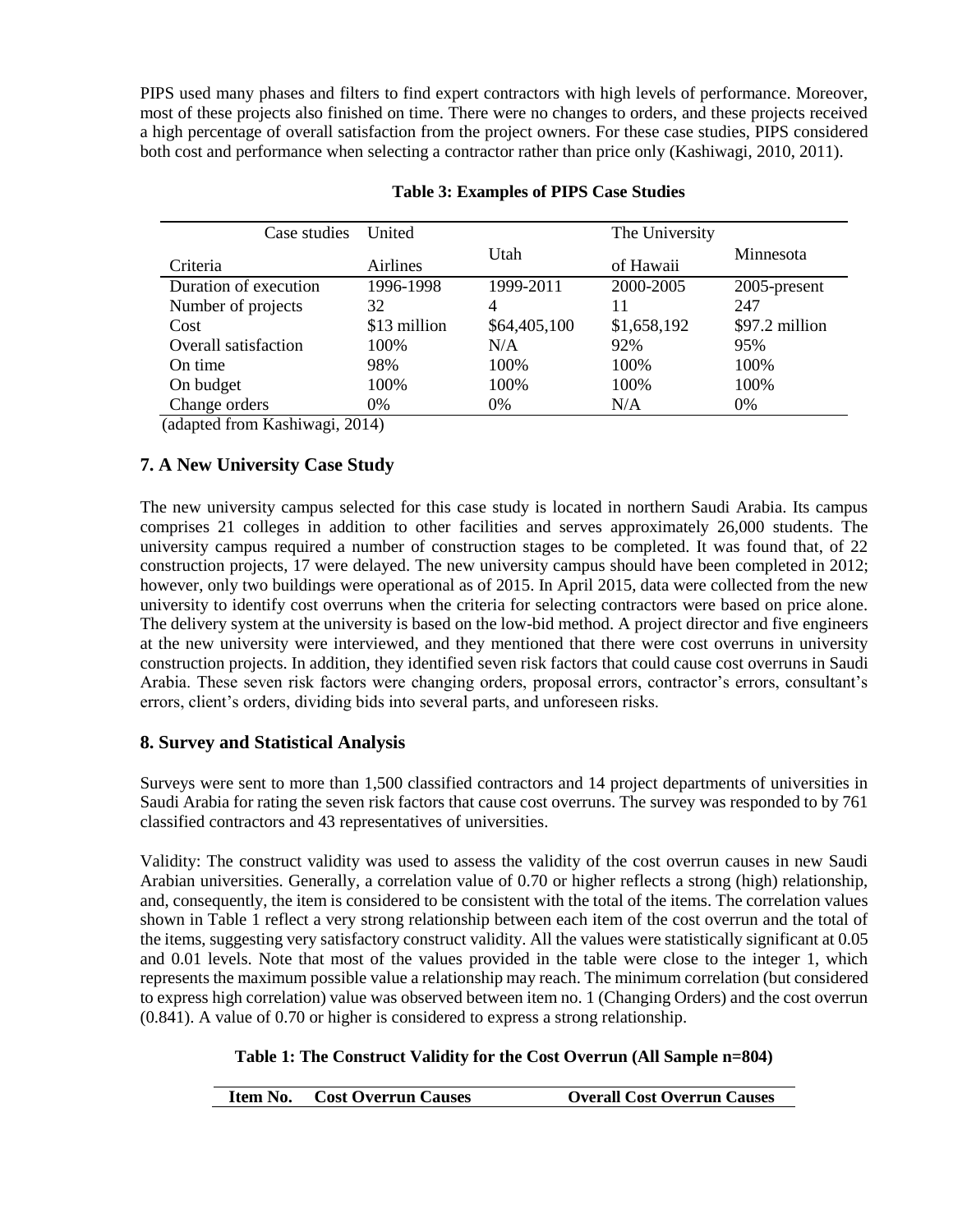|   | <b>Changing Orders</b>           | 0.841 |
|---|----------------------------------|-------|
| 2 | Proposal Errors                  | 0.888 |
| 3 | Contractor's Errors              | 0.884 |
| 4 | Consultant's Errors              | 0.911 |
| 5 | Client's Orders                  | 0.890 |
| 6 | Dividing Bids into Several Parts | 0.949 |
|   | <b>Unforeseen Risks</b>          | 0.948 |

Reliability: The approach of internal consistency for Cronbach's alpha was used to describe how much the items of the cost overrun were reliable to measure these causes. This approach is based on calculating the ratio of the sum of item variance to the variance representing the total items and adjusting the answer to the number of items. The value of the internal consistency with regard to seven factors of cost overruns is 0.960, which suggests strong reliability. A value of 0.60 or greater expresses good reliability, so the provided values express a high degree of consistency (here, also, the maximum possible value that may be obtained is 1).

Prioritizing causes of cost overruns: The following formulas were used to calculate the included statistical indices of the mean, the standard deviation, and frequency index (F.I.), which is the percentage of the mean being assessed out of the highest response weight. Table 2 reflects the descriptive statistics for the cost overrun causes for new Saudi Arabian university projects from the perspectives of the contractors and university representatives. The results show that item no. 1 (Changing Orders) is ranked first, as it recorded the greatest FI (89.1), while item no. 3 (Contractor's Errors) is ranked last, as it recorded the lowest FI (59.2). All other values ranged between these two values.

|       | Frequency %                    |            |       |                       |      |      |       |       |
|-------|--------------------------------|------------|-------|-----------------------|------|------|-------|-------|
| Cause |                                | <b>Not</b> | Don't |                       |      |      |       |       |
| Code  | Item                           | Common     | Know  | <b>Common</b><br>(10) | Mean | Sd   | $FI*$ | Order |
|       |                                | $\bf(1)$   | (5)   |                       |      |      |       |       |
|       | <b>Changing Orders</b>         | 5.2        | 12.4  | 82.3                  | 8.91 | 2.48 | 89.1  |       |
|       | Client's Orders                | 6.5        | 16.0  | 77.5                  | 8.62 | 2.71 | 86.2  | 2     |
| 2     | Proposal Errors                | 8.6        | 12.7  | 78.7                  | 8.59 | 2.86 | 85.9  | 3     |
| 7     | Unforeseen Risks               | 14.9       | 34.6  | 50.5                  | 6.93 | 3.36 | 69.3  | 4     |
| 4     | Consultant's Errors            | 11.1       | 41.8  | 47.1                  | 6.91 | 3.15 | 69.1  | 5     |
| 6     | Divide Bids into Several Parts | 14.9       | 35.4  | 49.6                  | 6.88 | 3.36 | 68.8  | 6     |
| 3     | Contractor's Errors            | 23.9       | 38.7  | 37.4                  | 5.92 | 3.52 | 59.2  |       |

**Table 2: Descriptive Statistics for the Causes of Cost Overruns Arranged in Descending Order (Contractors and University Representatives n=804)**

*(\*) mean percentage out of the maximum weight (10)*

#### **10. Conclusion**

The low-bid method and its results lead to significant costs for the Saudi Arabian government because lowest bids rely on price criteria. In specific cases involving a new university, the projects incurred cost overruns. Change orders, a client's orders, and proposal errors are the most common causes of cost overruns in Saudi Arabia. Conversely, BV PIPS display a high level of construction performance with 100% of such projects staying within budget and being completed on time with 0% change orders (Kashiwagi, 2014). PIPS has demonstrated its ability to locate expert contractors with high performance and the lowest price. This study recommends an adjustment of the current procurement model to run projects in Saudi Arabia using the BV PIPS.